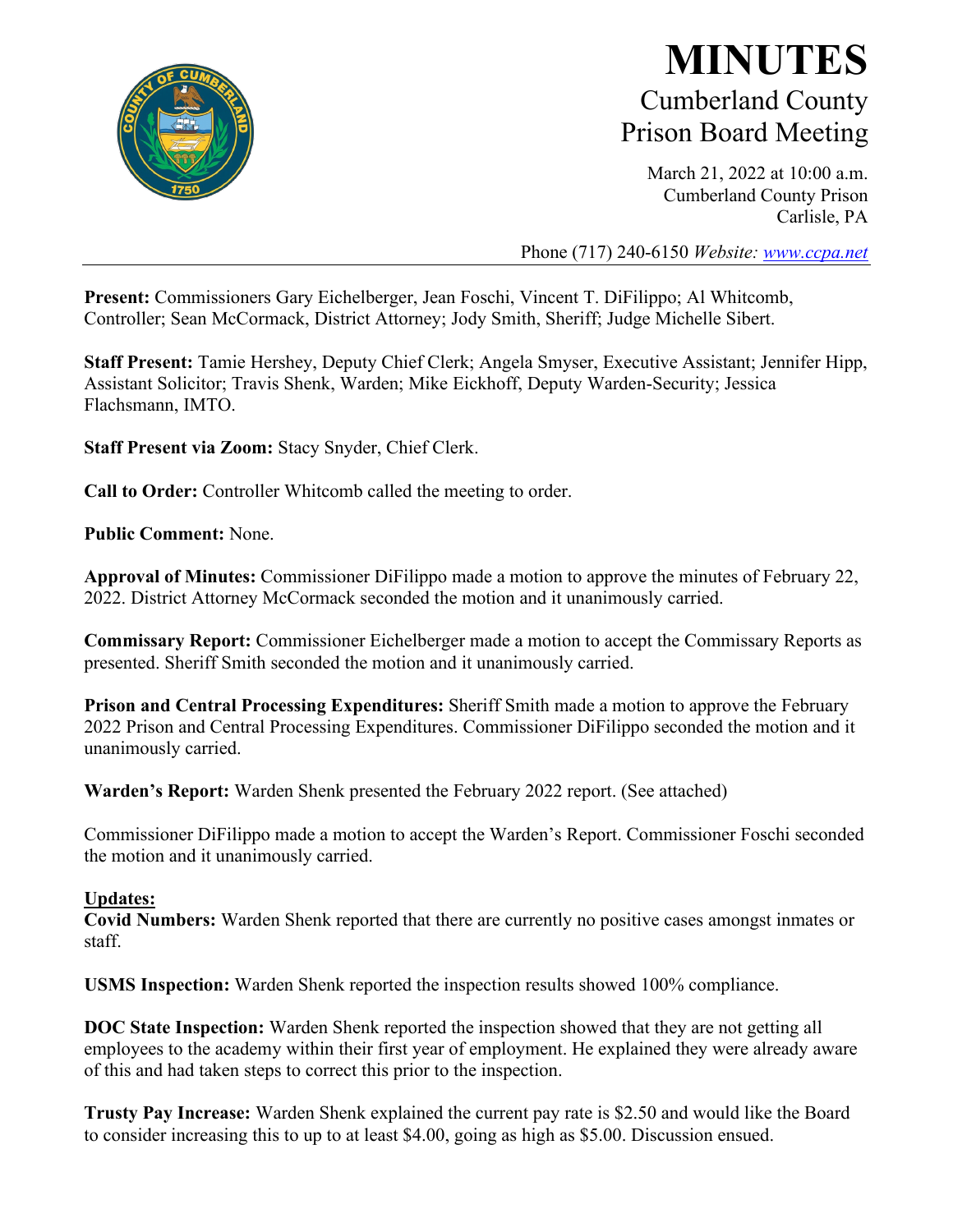### **Executive Session to Discuss Security and Personnel Issues:**

District Attorney McCormack made a motion to go into executive session. Commissioner DiFilippo seconded the motion and it unanimously carried.

The meeting reconvened at 10:15 a.m.

#### **Board Action on Personnel and Security Issues:**

No board action was taken.

**Adjourn:** There being no further business to come before the Board, the meeting adjourned at 10:16 a.m.

The next Prison Board Meeting is scheduled for Monday, April 18, 2022 at 10:00 a.m. in the Commissioners' Hearing Room.

Respectfully submitted,

Angela Smyser, Executive Assistant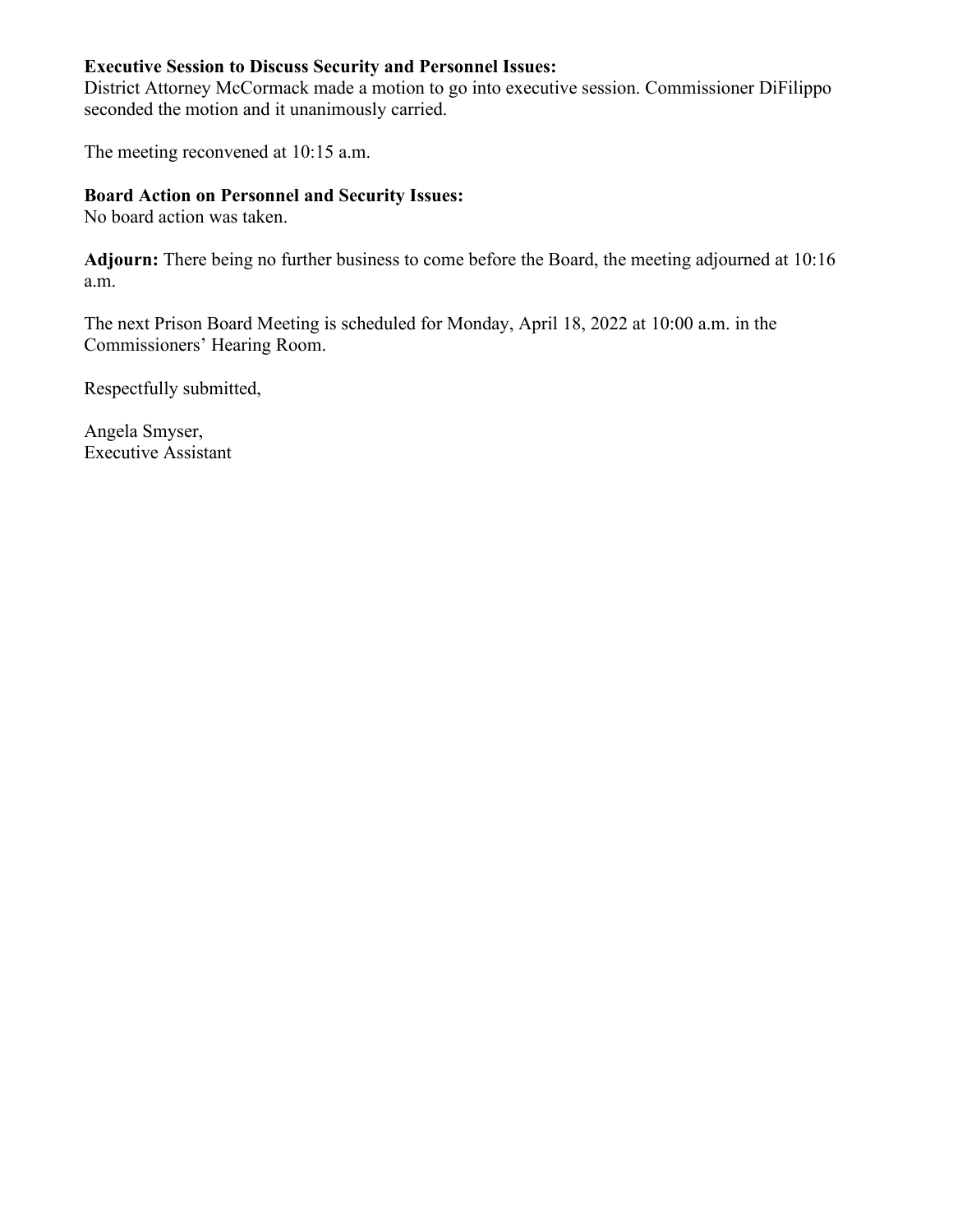

# **Cumberland County Prison** Office of the Warden Travis K. Shenk

Prison Board February

March 21, 2022

The warden's report begins on Pages 20 and 21 w/the prison population. The average daily population for February was 344 w/ 334 in house. The inmate count this morning is 345 with 333 in house. We are holding 289 males and 44 females.

The inmate housing specifics statistics are on page 21. If anyone has any questions regarding those.

Act 81 rate capacities-NO CHANGE.

The W/R report is on page 22. There were 13 inmates enrolled in the W/R program during February. I/M's paid \$809.78 towards fines, cost, and restitution. The prison collected \$13,676.96 for room and board. The W/R inmate transportation subsidy was 0. There were 2 inmates removed from the W/R program for disciplinary reasons.

The inmate trusty report is on page 23. During February there were 25 I/M's enrolled in the I/M worker program and 2 I/M's were enrolled in the out mate trusty program. Trusty's paid \$132.50 towards fines, court cost and restitution during February. There was 1 I/M work crew project (C.C. Recycling)

The earned time report is on page 24. 9 inmates were placed on earned time during February. There was 1 inmate removed from the earned time program. There were 6 inmates released on earned time during February. There were 123 bed days saved during February as a result of the earned time program.

The treatment plans report is on page 25. There were 65 inmates screened and placed on a treatment plan during February.

The education report is on Page 27. 0 Inmates earned their GED's, in February.

The risk assessment report is on page 28. 37 pretrial detainees had risk assessments completed during February.

1101 Claremont Road, Carlisle, Pennsylvania 17015 · Phone: 717.245.8787 · Fax: 717.240.6593